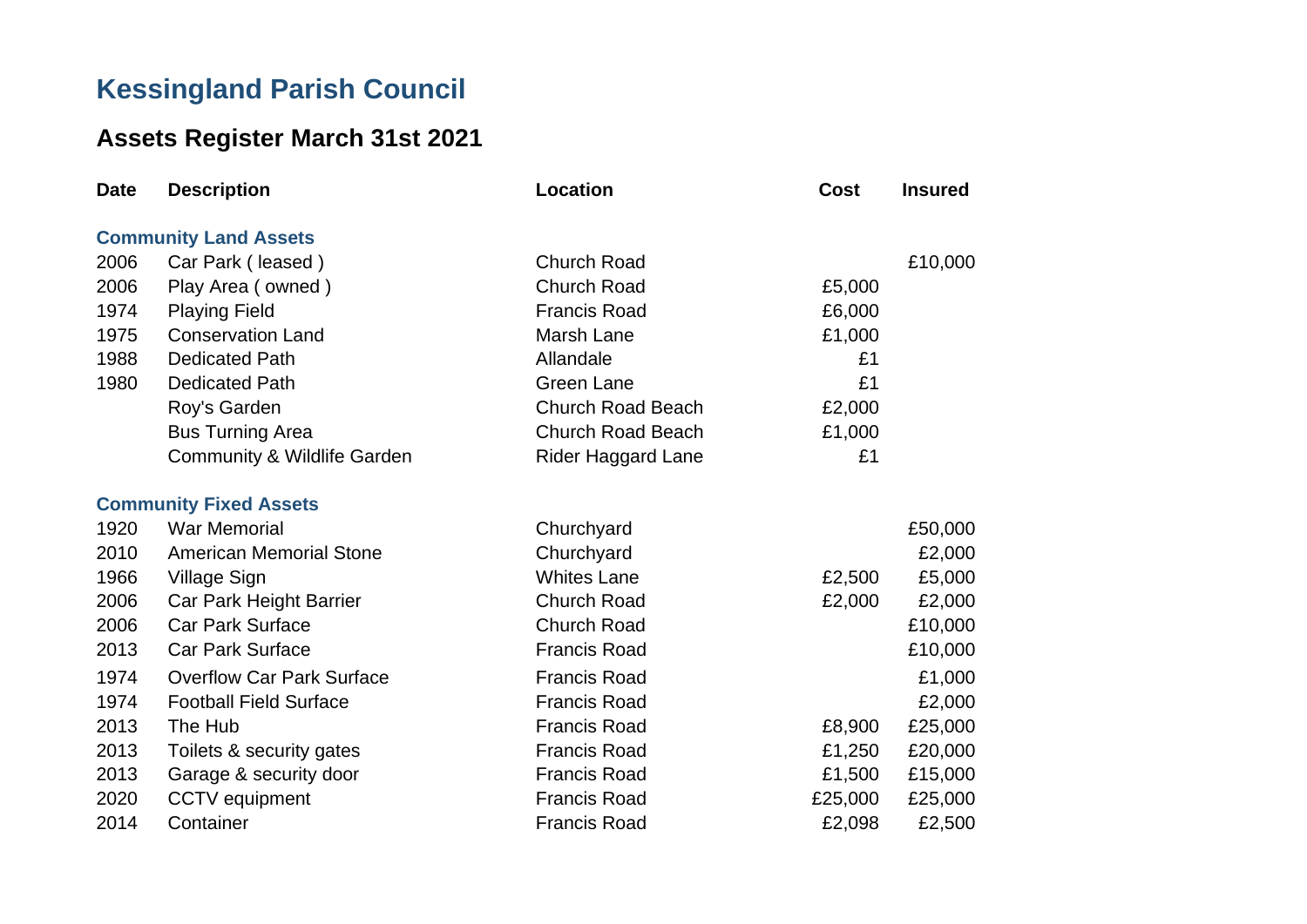| 2010  | Kessingland PC Sign                        | Marram Green                                  | £1,160 | £2,000  |
|-------|--------------------------------------------|-----------------------------------------------|--------|---------|
| 2010  | Defibrilator                               | Marram Green                                  | £1,650 | £2,000  |
| 2013  | Defibrilator                               | <b>Sailors Home</b>                           | £1,650 | £2,000  |
| 2014  | <b>Fences Walls &amp; Gates</b>            | <b>Francis Road</b>                           | £6,639 | £7,000  |
| 2011  | <b>Allotments Gates</b>                    | <b>Church Road</b>                            | £490   | £1,500  |
|       | <b>Allotment Fences</b>                    | <b>St Edmunds Crescent</b>                    |        | £1,000  |
| 2020  | <b>Allotments Entrance Ramp</b>            | <b>Church Road</b><br>Roy Brown's Memorial    | £8,500 | £10,000 |
| 2020  | <b>Kessingland Remembers Plaques</b>       | Garden                                        | £210   | £210    |
|       | <b>Bus Shelters</b>                        |                                               |        |         |
| 1975  | <b>Timber Shelter</b>                      | <b>Field Lane</b>                             | £1,100 | £6,000  |
| 1975  | <b>Timber Shelter</b>                      | London Road<br>Roy Brown's Memorial           | £300   | £6,000  |
| 1975  | <b>Brick Shelter</b>                       | Garden                                        | £8,000 | £15,000 |
| 1996  | <b>Brick/Wood Shelter</b>                  | <b>High Street</b>                            | £2,000 | £6,000  |
| 1998  | <b>Perspex Shelter</b>                     | Wash Lane                                     | £1,500 | £6,000  |
|       | <b>Glass Shelter</b>                       | Whites Lane opp Africa Alive                  |        | £6,000  |
| 2012  | <b>Glass Shelter</b>                       | <b>Field Lane/High Street</b>                 | £5,725 | £6,000  |
|       | <b>Glass Shelter</b>                       | Wash Lane/Fishermans Way                      |        | £6,000  |
| 1996- | <b>Village Seats See Separate Schedule</b> |                                               |        |         |
| 05    | 17 Iron Seats                              | Various<br>Roy Brown's Memorial               | £3,000 | £10,200 |
|       | 4 Timber Seats                             | Garden                                        | £1,200 | £2,500  |
| 2006  | 4 Metal Seats                              | Various                                       | £915   | £2,400  |
|       | 22 Timber Seats                            | Various<br>Roy Brown's Memorial               | £3,740 | £25,000 |
| 1985  | 4 Picnic Tables                            | Garden                                        | £1,200 | £3,500  |
| 2018  | <b>Memorial Bench</b>                      | St Edmunds Churchyard<br>Roy Brown's Memorial | £1,233 | £1,250  |
| 2005  | Memorial Bench,                            | Garden                                        | £999   | £1,250  |
|       |                                            |                                               |        |         |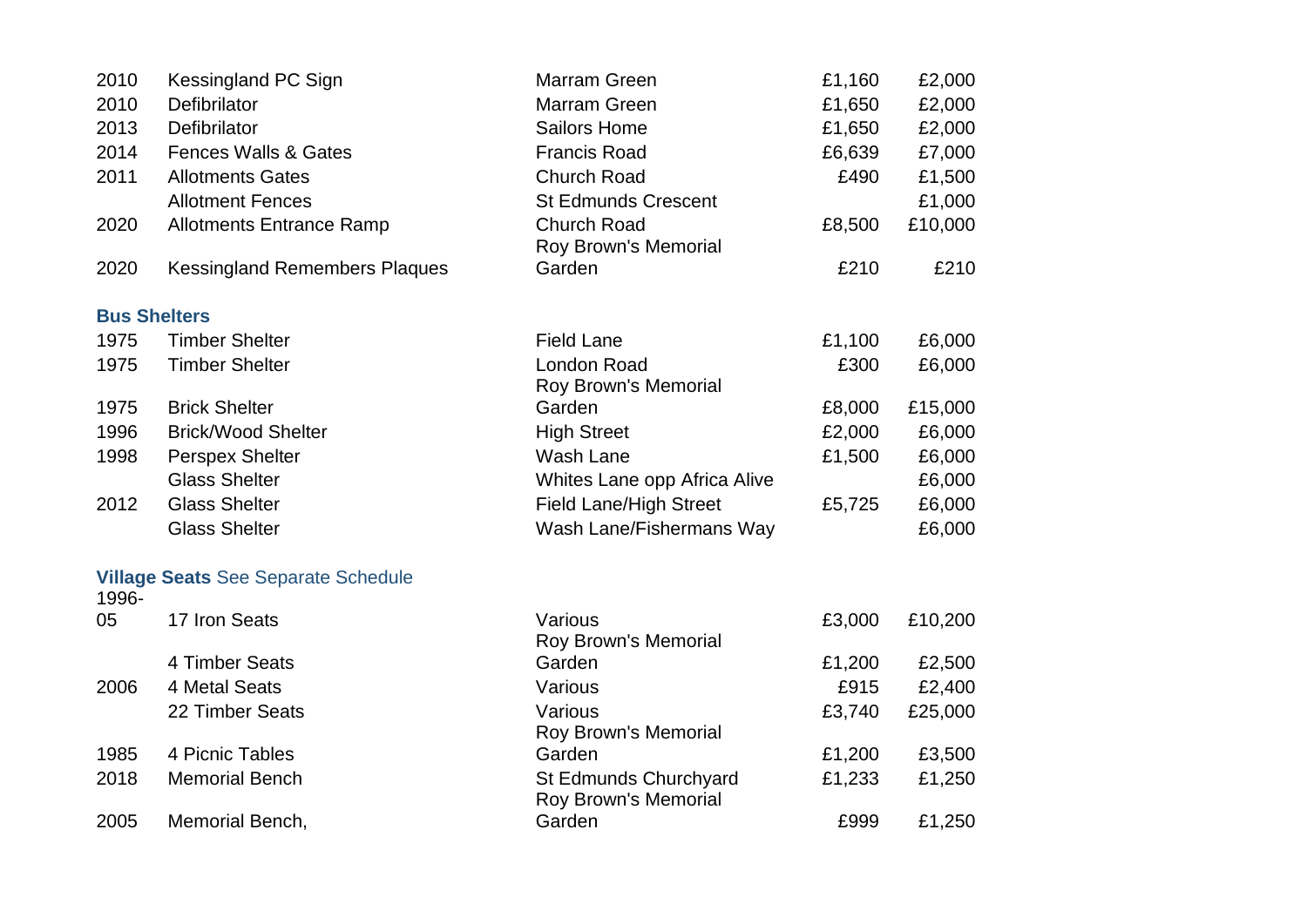## **Litter / Dog / Salt Bins** See Separate Schedule

| 1997         | 5 Salt bins                               | Various                     | £1,600 | £1,600 |
|--------------|-------------------------------------------|-----------------------------|--------|--------|
| 2007         | litter bins x 4                           | Various                     | £920   | £2,000 |
|              | Dog Waste Bag Dispenser                   | <b>Heritage Green</b>       |        | £150   |
| 2008         | 2 bins                                    | <b>Heritage Green</b>       | £450   | £600   |
| 2010         | Dog bin x 2                               |                             | £180   | £800   |
| 2010         | Dog bin $x$ 5                             |                             | £881   | £2,500 |
| 2011         | 2 Grit bins                               |                             | £416   | £650   |
| 2011         | 2 dog bins                                |                             | £400   | £800   |
| 2013         | 2 Grit Bins                               |                             | £300   | £650   |
| 2013         | Dog bin                                   | <b>Drury Close</b>          | £424   | £400   |
| 2016         | Glasdon Jubilee Bins x 6                  | Various                     | £2,692 | £3,000 |
| 2017         | Glasdon Jubilee Bin                       | Church Road Play Area       | £481   | £500   |
| 2018         | <b>McDonalds Bin</b>                      | <b>Francis Road</b>         | £0     | £500   |
| 2005         | 2 dog bins                                |                             | £500   | £800   |
| 2021         | Dog bin                                   |                             | £250   | £250   |
|              |                                           |                             |        |        |
|              | <b>Noticeboards</b> See Separate Schedule |                             |        |        |
| 2007         | 3 Information boards                      | Various                     | £1,500 | £2,000 |
| 2009         | 1 noticeboard                             | <b>Beach</b>                | £610   | £650   |
|              | Noticeboards                              | Various                     | £1,000 | £1,500 |
| 2009         | Community notice board                    | <b>Field Lane</b>           | £140   | £160   |
| 2010         | Noticeboard beach area                    |                             | £300   | £500   |
| 2013         | 3 Community Noticeboards                  |                             | £745   | £1,600 |
|              |                                           |                             |        |        |
| <b>Sheds</b> |                                           |                             |        |        |
| 2008         | 1 wooden shed                             | Behind toilet at Beach Road | £500   | £800   |
|              |                                           |                             |        |        |
|              | <b>Village Equipment</b>                  |                             |        |        |
| 2008         | 2 Emergency radios                        | <b>Store</b>                | £160   | £300   |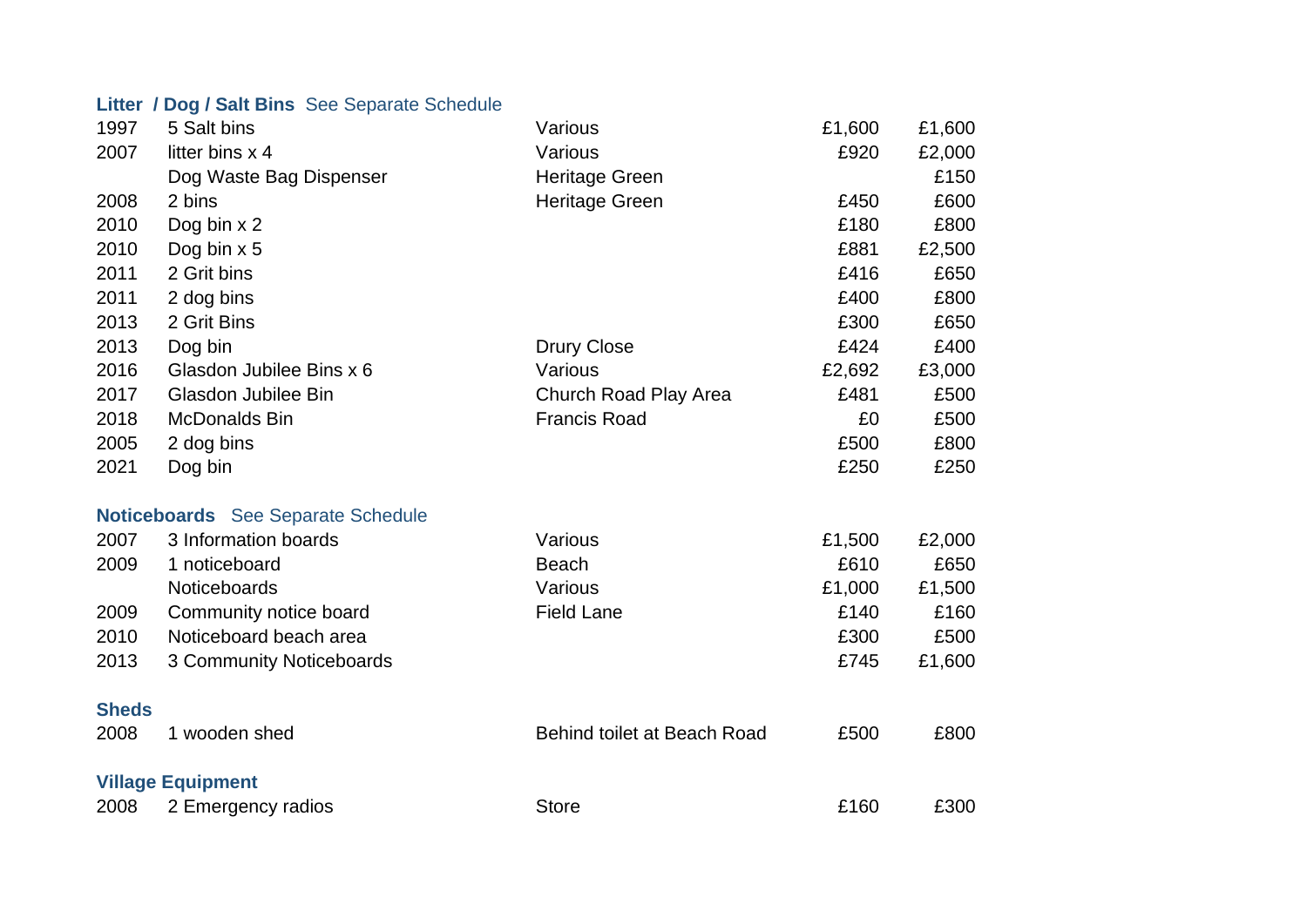| 2009 | 4 Emergency radios                | <b>Store</b>        | £320    | £600    |
|------|-----------------------------------|---------------------|---------|---------|
| 2010 | Cycle rack                        | <b>Marram Green</b> | £180    | £500    |
| 2015 | Litterpickers x 5, Hoops x 5      | Marram Green        | £102    | £125    |
| 2015 | Litterpickers x 5, Hoops x 5      | Marram Green        | £102    | £125    |
| 2018 | Litterpickers x 5, Hoops x 5      | <b>Marram Green</b> |         |         |
| 2018 | Litterpickers                     | Marram Green        | £64     | £64     |
| 2018 | <b>Litter Hoops</b>               | Marram Green        | £29     | £29     |
| 2018 | 12 hoops & green hi-vis jackets   | Marram Green        | £25     | £25     |
|      | <b>Play Area Equip</b>            |                     |         |         |
| 2006 | Play equip                        | <b>Church Road</b>  | £50,000 | £75,000 |
| 2006 | <b>MUGA</b>                       | <b>Francis Road</b> | £50,000 | £60,000 |
|      | <b>MUGA Floodlights</b>           | <b>Francis Road</b> | £6,000  | £7,000  |
| 2020 | <b>Electricity meter</b>          | <b>Francis Road</b> | £364    | £500    |
| 2008 | Cycle rack                        | <b>Francis Road</b> | £690    | £750    |
| 2008 | 2 seats and 2 bins at Muga        |                     | £1,000  | £2,000  |
| 2013 | <b>Play Equipment</b>             | <b>Francis Road</b> |         | £75,000 |
|      | <b>Play Equipment</b>             | Marram Green        |         | £75,000 |
| 2016 | <b>Skatepark</b>                  |                     | £55,898 | £75,000 |
| 2017 | Outdoor Gym Equipment x 6         | <b>Francis Road</b> | £8,000  | £12,500 |
|      | <b>Office Equipment</b>           |                     |         |         |
| 2011 | Laptop                            | <b>Marram Green</b> | £329    | £0      |
| 2019 | Laptop                            |                     | £100    | £250    |
| 2019 | 2 Laptops, software, licences     |                     | £2,500  | £3,000  |
| 2020 | 2 Tablets                         |                     | £200    | £350    |
| 2014 | <b>Leased Photocopier</b>         | Marram Green        |         | £4,000  |
|      | Photocopier in Kittiwake Room     |                     |         |         |
| 2014 | Brother Printer DCP-J132W Ink jet | Marram Green        | £54     | £60     |
| 2014 | Shelving                          | Marram Green        | £208    | £250    |
| 2014 | <b>Electronic Safe</b>            | Marram Green        | £34     | £50     |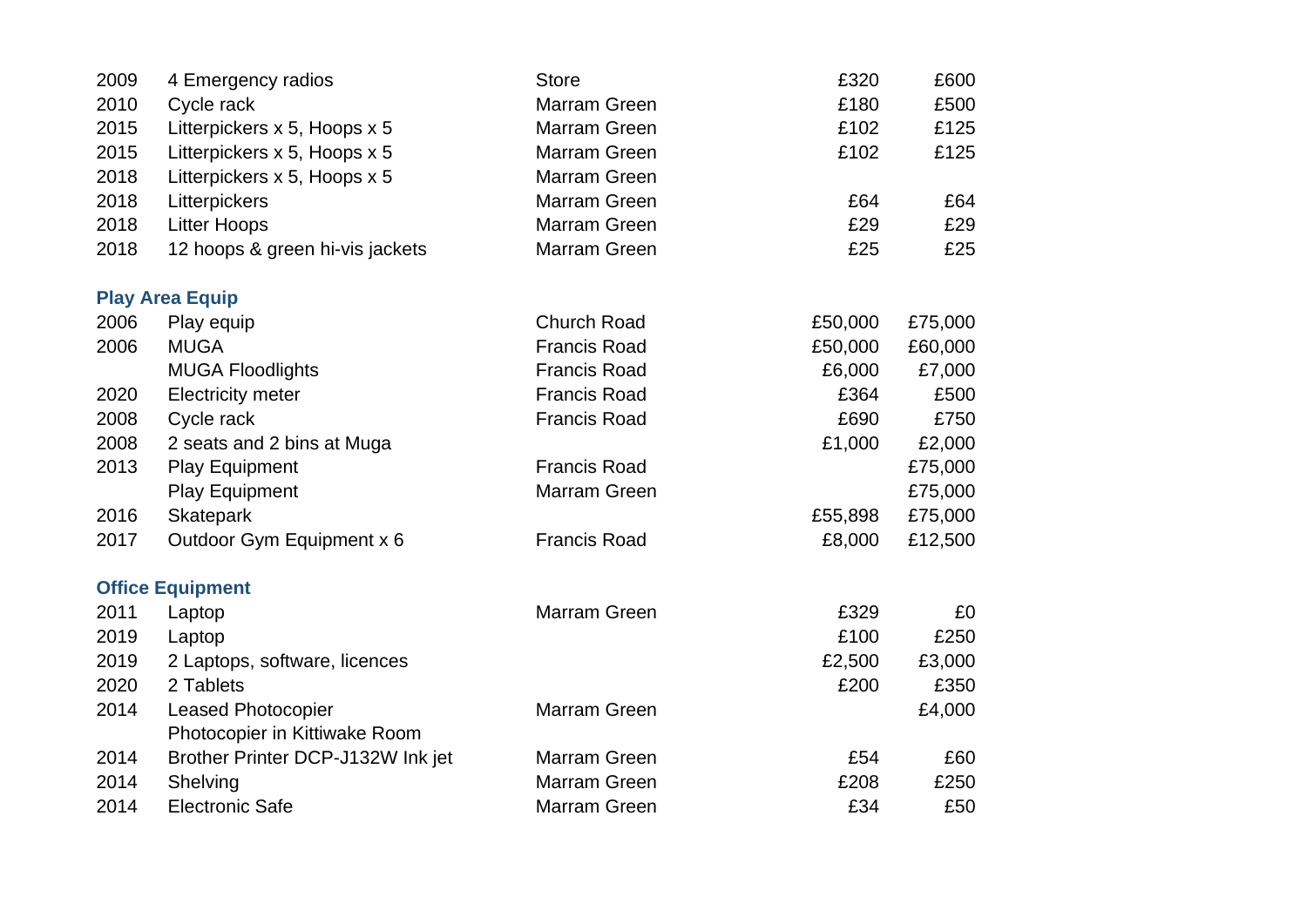| 2015 | Phone/Answer phone                      | <b>Marram Green</b>             | £31    | £50    |
|------|-----------------------------------------|---------------------------------|--------|--------|
| 2015 | Shredder                                | Marram Green                    | £87    | £100   |
|      | <b>Office Stationary</b>                |                                 |        | £1,000 |
|      | <b>Church Road Old Documents</b>        |                                 | £30    | £50    |
| 2011 | <b>Tapestry from USAF</b>               |                                 | £50    | £100   |
| 1974 | Chairman's Regalia                      |                                 |        | £150   |
| 2018 | Staple Gun - Office                     | Marram Green                    | £33    | £33    |
|      | Clock - Office                          | <b>Marram Green</b>             | £5     | £5     |
|      | Chairman's Chain of Office (new) - Gift | Marram Green                    | £2,000 | £2,500 |
| 2020 | London Bridge Items                     | <b>Marram Green</b>             | £140   | £150   |
| 2020 | Dell Vostro Laptop                      | Councillor                      | £595   | £600   |
| 2020 | 12 x Dell Inspiron Laptops              | Councillors                     | £6,396 | £6,400 |
| 2020 | Computer Headsets x 15                  | <b>Marram Green/Councillors</b> | £288   | £290   |
| 2020 | Video Doorbell and Wifi booster         | Marram Green                    | £508   | £510   |
| 2020 | Logitech Wireless Mice x12              | Councillors                     | £120   | £120   |
| 2020 | Kettle                                  | <b>Marram Green</b>             | £28    | £30    |
| 2020 | Letterbox                               | Marram Green                    | £17    | £20    |
|      | <b>General Assets</b>                   |                                 |        |        |
| 2010 | <b>Flag Pole</b>                        | <b>Church Road</b>              | £800   | £1,500 |
| 2011 | Parish flag                             |                                 | £344   | £400   |
| 2016 | 2 flags                                 |                                 | £93    | £100   |
| 2016 | 3 National Flags                        |                                 | £72    | £100   |
| 2017 | <b>Suffolk Flags</b>                    |                                 | £14    |        |
| 2018 | <b>Red Ensign</b>                       |                                 | £50    | £50    |
| 2015 | <b>Vehicle Activation Sign</b>          |                                 | £2,971 | £3,500 |
| 2015 | <b>Brackets for VAS</b>                 |                                 | £210   | £250   |
| 2015 | New signs                               |                                 | £300   | £300   |
| 2015 | <b>Skatepark Signs</b>                  |                                 | £600   | £600   |
| 2016 | Sign                                    | <b>Marshes</b>                  | £70    | £80    |
| 2017 | <b>Speed Gun</b>                        |                                 | £1,210 | £1,500 |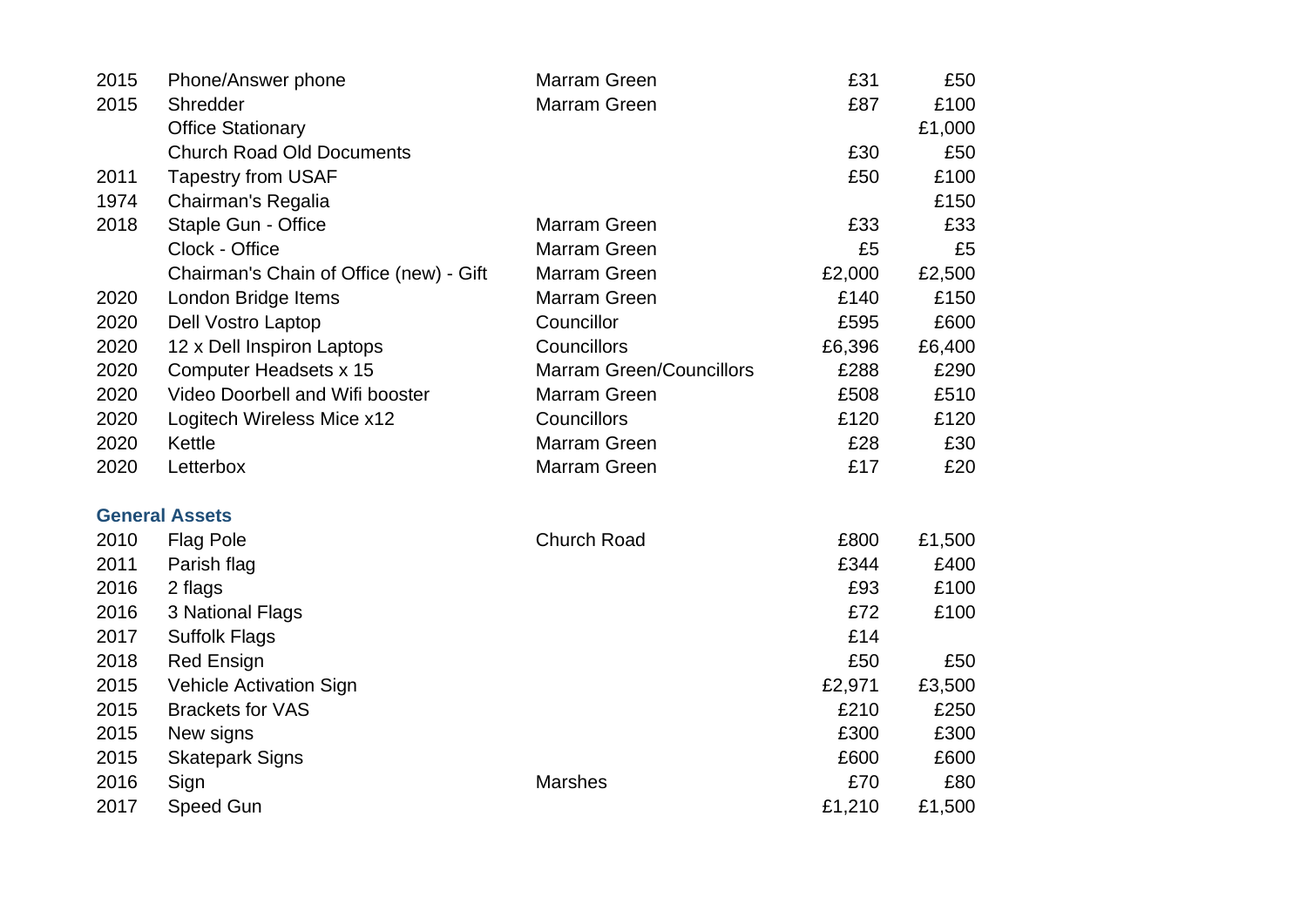| 2021 | <b>Speed Indication Device</b>     | <b>Marram Green</b> | £3,780 | £3,800 |
|------|------------------------------------|---------------------|--------|--------|
| 2020 | <b>NHS Flag</b>                    | Marram Green        | £50    | £50    |
|      | <b>Event / Community equipment</b> |                     |        |        |
| 2020 | <b>Youth Activity Equipment</b>    | The Hub             | £790   | £790   |
| 2020 | <b>Kurling Set</b>                 | The Hub             | £340   | £340   |
| 2020 | <b>Battery PA</b>                  | The Hub             | £180   | £180   |
| 2020 | Christmas Tree lights x3           | <b>Francis Road</b> | £152   | £160   |
| 2020 | Goals                              | <b>Francis Road</b> | £200   | £200   |
|      | <b>The Hub, Francis Road</b>       |                     |        |        |
| 2020 | Bean Bags x 8                      | The Hub             | £180   | £180   |
| 2020 | <b>Notice Board</b>                | The Hub             | £25    | £25    |
| 2020 | <b>White Board</b>                 | The Hub             | £30    | £30    |
| 2020 | Chairs x 36                        | The Hub             | £430   | £430   |
| 2020 | Coat Racks x 8                     | The Hub             | £42    | £42    |
| 2020 | Tables x 6                         | The Hub             | £265   | £265   |
| 2020 | Crockery etc for 30                | The Hub             | £163   | £163   |
| 2020 | TV & Bracket                       | The Hub             | £420   | £420   |
| 2020 | Wifi equipment, mast etc           | The Hub             | £400   | £400   |
|      | <b>Francis Road Tools</b>          |                     |        |        |
|      | <b>Ride on Mower</b>               | <b>Francis Road</b> |        | £3,500 |
| 2015 | Lawn rake & hopper                 | <b>Francis Road</b> | £30    |        |
| 2016 | <b>Qualacast Grass trimmer</b>     | <b>Francis Road</b> | £80    | £100   |
| 2017 | Mountfield HW531PD Mower           | <b>Francis Road</b> | £369   | £369   |
| 2017 | Petrol Hedge Trimmer               | <b>Francis Road</b> | £280   |        |
| 2017 | 18" Heavy Duty PVC Broom           | <b>Francis Road</b> | £12    | £12    |
| 2017 | <b>Safety Harness</b>              | <b>Francis Road</b> | £42    | £42    |
| 2017 | Bow Saw / Hack Saw & Spare Blades  | <b>Francis Road</b> | £65    | £65    |
| 2017 | <b>Metal Storage Cabinet</b>       | <b>Francis Road</b> | £157   | £157   |